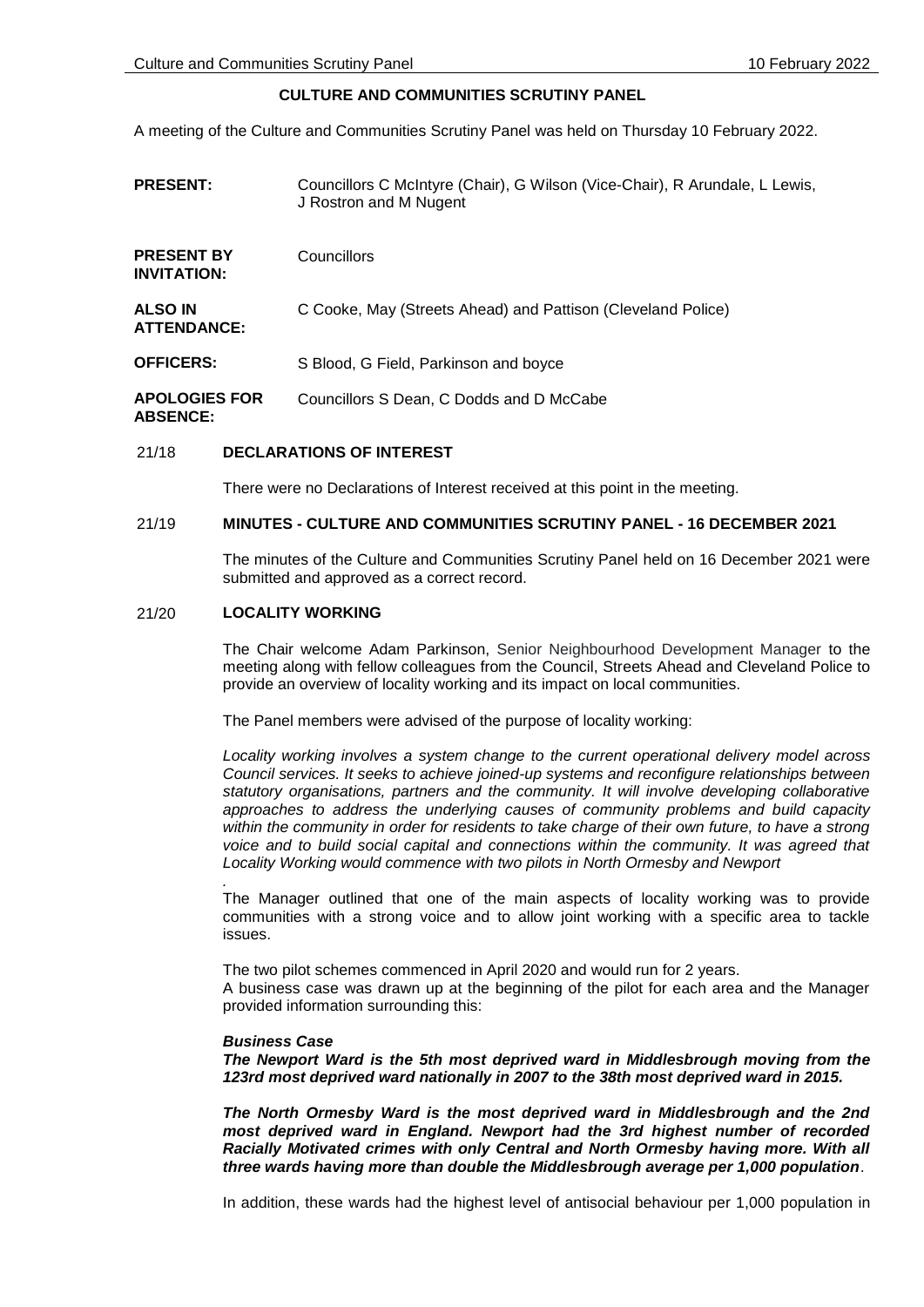#### 10 February 2022

2018/19. Newport Ward had the 2nd highest rate of female victims of violent crime per 1,000 population in 2018/19 with only North Ormesby having more. When looking at alcohol related hospital admissions to James Cook University Hospital, Newport Ward had the 3rd highest number of admissions in 2018/19 and in the previous year it was 2nd highest. When looking at alcohol and substance related ambulance pick-up data, Newport Ward had the 3rd highest level of recorded pick-ups with only North Ormesby and Central having higherlevels. When looking at incidents reported to Middlesbrough Council in 2019, Newport Ward had the highest number of low level antisocial behaviour and environmental crimes and 2nd highest level of fly-tipping.

From consultation, and data, a number of high level objectives were put in place for each area:

- Healthier population
- People feel safe
- Increase satisfaction in environmental standards
- Improve perception of community cohesion
- Improve physical appearance of neighbourhood
- Improve customer experience (Council and partners)
- Build Community Capacity
- Improve economic outcomes
- Better outcomes for children

The Panel were made aware that each objective was tracked through 7 overarching action plans in each locality and has an assigned officer. These action plans are reviewed monthly however they do a monthly run through of actions to professionally monitor and work with partners to address issues.

Through developing the model, and as community priorities become apparent, or certain issues have been identified, sub groups and action plans have been developed to respond specifically to the ward level issues.

In terms of benefits and outcomes, the Manager explained some of the following benefits from the pilot:

| <b>Benefit</b>                                             | Description                                                                                                                                                                                                                                                                                                                                                                                                                                                                                    |
|------------------------------------------------------------|------------------------------------------------------------------------------------------------------------------------------------------------------------------------------------------------------------------------------------------------------------------------------------------------------------------------------------------------------------------------------------------------------------------------------------------------------------------------------------------------|
| Improved public perception within the 2<br>localities      | Improved perception of: Crime, ASB, ability<br>to influence decision making, community<br>cohesion, ability of LA and partners to tackle<br>local issues. The Manager advised that a<br>perceptions survey is sent out every 6<br>. this looks at perceptions and<br>months<br>interests and these are used to track and<br>improve services. The responses are used<br>to direct the action plans.<br>Despite Covid, there has also been social<br>action which has been extremely effective. |
| Children<br>Improved<br>for<br>outcomes<br>and<br>families | Reduction in the number of Children looked<br>after.<br>Reduction in the number of children subject<br>criminal<br>exploitation<br>and<br>sexual<br>to<br>exploitation<br>Increased educational attainment                                                                                                                                                                                                                                                                                     |
| Improved physical environment                              | This was a clear community priority for both<br>areas. Cleaner environmental standards<br>engaging with the community to share<br>responsibility.<br>Reduction in the number of people raising<br>issues that have been reported but not dealt<br>with.                                                                                                                                                                                                                                        |
| Stronger communities                                       | Communities that engage and take shared<br>ownership of local issues.<br>Increasing<br>community resilience and ensuring they feel<br>listen to and valued, especially with the                                                                                                                                                                                                                                                                                                                |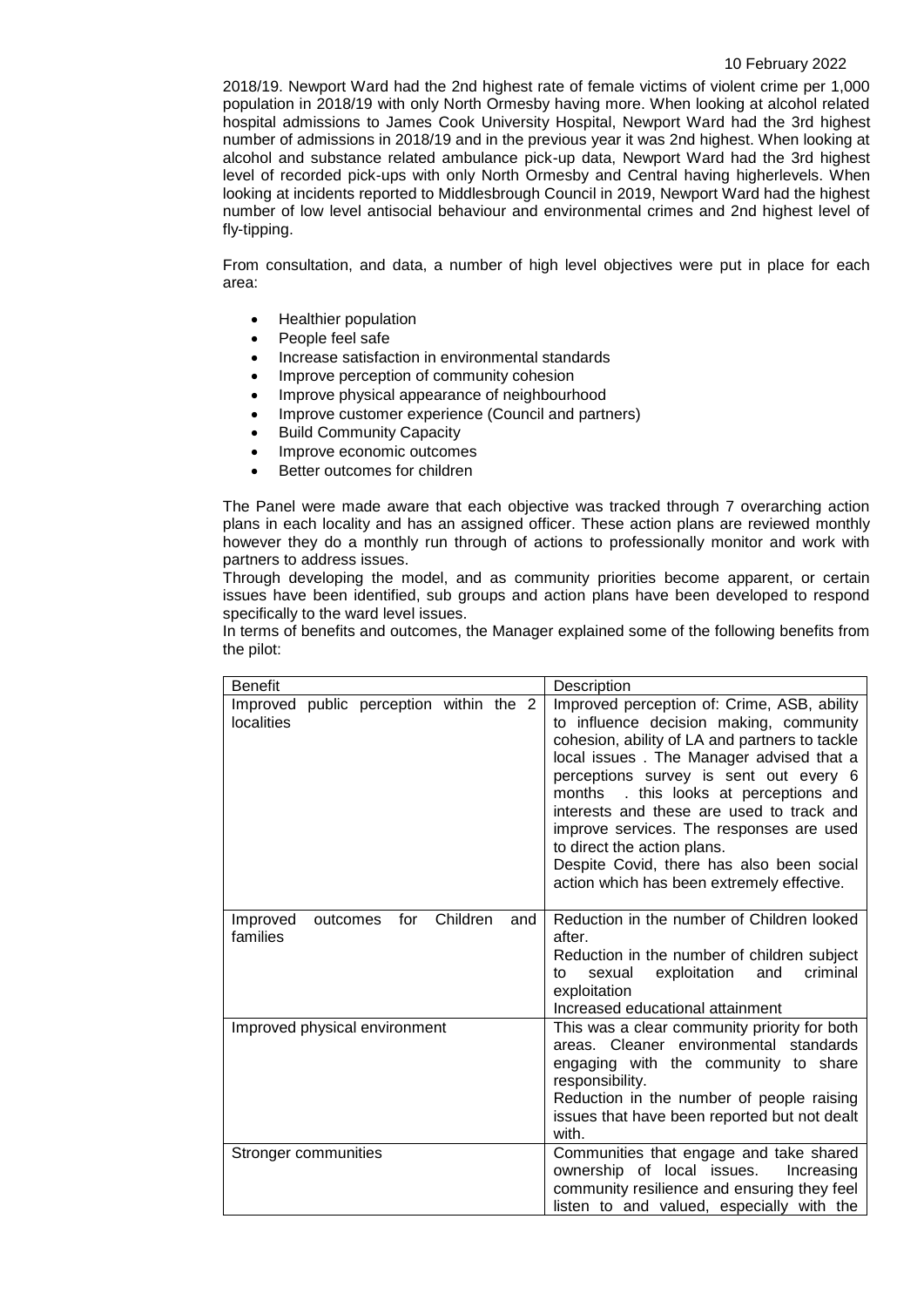|                                                                                                                                   | environmental areas e.g. recent art work<br>installed<br>in Ayresome gardens<br>which<br>involved the local schools and defined the<br>space for the whole community.                                                                                                                                                                                                                    |
|-----------------------------------------------------------------------------------------------------------------------------------|------------------------------------------------------------------------------------------------------------------------------------------------------------------------------------------------------------------------------------------------------------------------------------------------------------------------------------------------------------------------------------------|
| Improve user experience                                                                                                           | A single point of contact within<br>the<br>community for the public and professionals<br>will remove time spent navigating services<br>improving user experience. The ethos of<br>'make every contact count'.                                                                                                                                                                            |
| Right service first time.                                                                                                         | As the pilot areas will provide a single<br>source for coordinating referrals<br>and<br>signposting information                                                                                                                                                                                                                                                                          |
| Having a multifaceted team will encourage<br>the sharing of knowledge and skills and<br>result in an improved customer experience | The pilots will bring together staff from<br>multiple areas across the Council and<br>partners<br>agencies,<br>meaning<br>more<br>knowledge and information will be available<br>to inform decision making on referrals which<br>will lead to efficiency gains.<br>This is not replacing any referral pathways<br>but it means we are able to respond more<br>appropriately.             |
| Utilise all services                                                                                                              | By having access to all services available<br>including voluntary sector, the load will be<br>spread across a wider range of providers<br>easing pressures particularly on social care.                                                                                                                                                                                                  |
| Support for integrated working                                                                                                    | The pilot will put into practice the key<br>principles of integrated working including<br>relationship<br>building,<br>improved<br>communications, information<br>sharing,<br>pooled budgets, joint planning<br>and<br>management of resources. These will<br>provide a governance framework<br>and<br>working practices that can be re-used by<br>future integrated working initiatives |

The Manager provided information on the staffing resource within the locality areas, this was allocated at the beginning of the pilot, however since, the partners have widened including housing solutions team, Project adder, Fire and Cleveland Police and a stakeholder group has been developed (including the community , partners and schools) will allows joint working.

Following the initial information regarding the model, the Manager provided information regarding work undertaken in the pilot areas to combat crime and anti-social behavior:

- Allocated resource for both Localities
- Working groups for specific issues and actions.
- Police led action plan around People feeling safe.
- Dedicated action plan for Drugs and drug related issues.
- Weeks of action and ward specific operations (last week of action completed in January in Newport on speeding)
- Joint meetings with dedicated officers to assist with diversion, engagement and assistance (youth provision, drug and alcohol)- moving forward that issues do not occur.
- Community engagement- placing and residents and business owners at the heart of the community.
- Regular drop in events for Police and Council teams to offer assistance and opportunities for face to face reporting.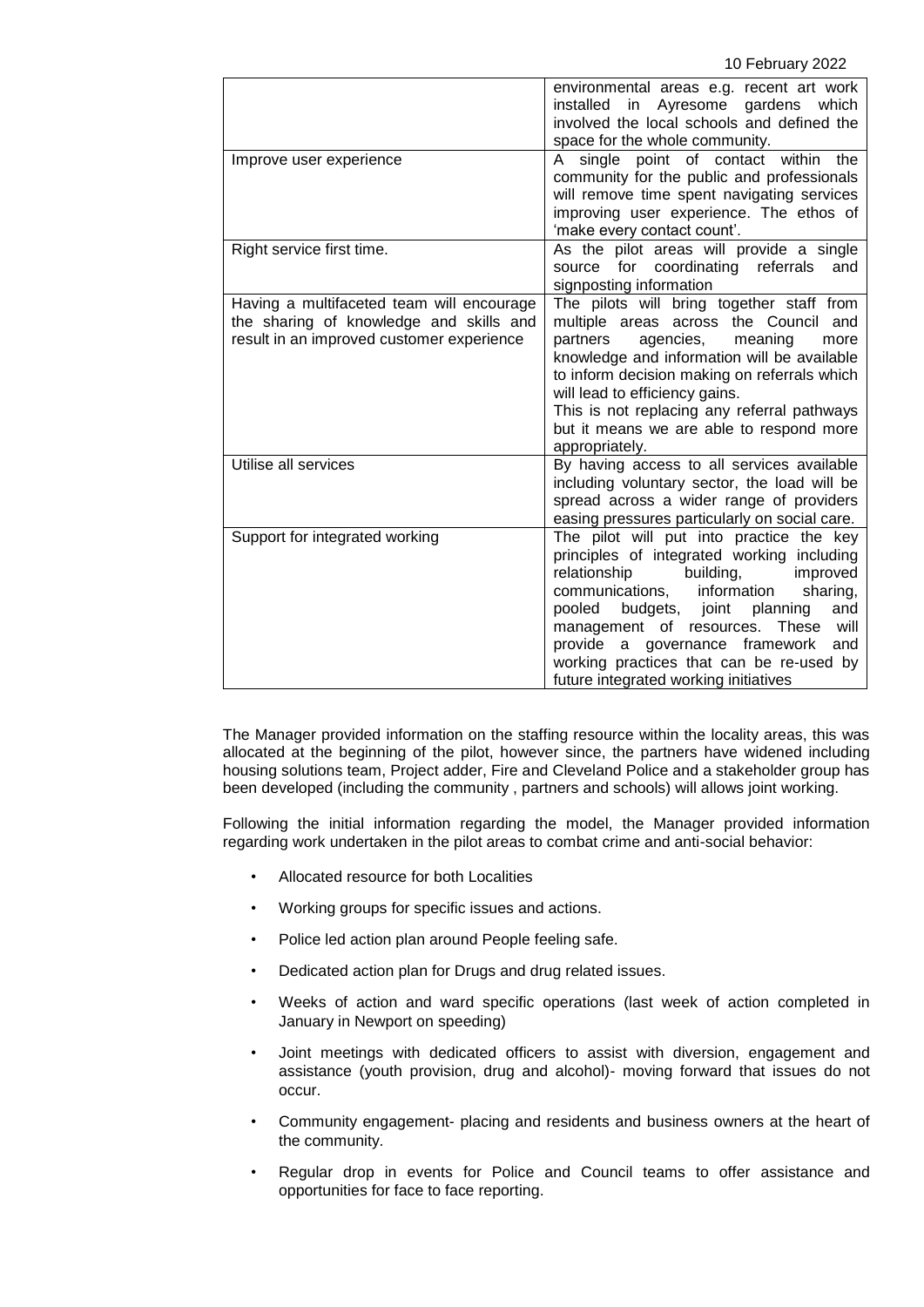- Regular community feedback.
- Increase in high level intervention  $-$  life of model, in Newport, there has been 9 successful house closures. These were all linked in some way to drug dealing and high level anti-social behaviour. Property close for 3 months and no access is permitted during this time.
- Increased community intelligence and officer knowledge due to wider team and joint working.

In terms of indicators used by the locality model, the latest data was as follows:

| <b>Incidents</b><br>of ASB | Q1 20/21 | Q <sub>2</sub><br>20/21 | Q3<br>20/21 | Q4<br>20/21 | Q1<br>21/22 | Q2 21/22 | Q3<br>21/22 |
|----------------------------|----------|-------------------------|-------------|-------------|-------------|----------|-------------|
| Newport                    | 523      | 349                     | 374         | 244         | 258         | 232      | 172         |
| North<br>Ormesbv           | 157      | 86                      | 122         | 76          | 98          | 106      | 64          |

| <b>Incidents</b><br>of Police<br>reported<br>crime | Q1 20/21 | Q2 20/21 | Q3 20/21 | Q4 20/21 | Q1 21/22 | Q2 21/22 | Q32 |
|----------------------------------------------------|----------|----------|----------|----------|----------|----------|-----|
| Newport                                            | 151      | 185      | 177      | 144      | 219      | 196      | 165 |
| North<br>Ormesby                                   | 46       | 68       | 60       | 51       | 67       | 65       | 67  |

| <b>Incidents</b><br>of Public<br>reported<br>crime | Q1 20/21 | Q2 20/21 | Q3 20/21 | Q4 20/21 | Q1 21/22 | Q2 21/22 | Q3 2 |
|----------------------------------------------------|----------|----------|----------|----------|----------|----------|------|
| Newport                                            | 595      | 694      | 672      | 588      | 685      | 672      | 632  |
| North<br>Ormesby                                   | 192      | 214      | 215      | 232      | 244      | 297      | 247  |

The model has also increased information sharing and helped to centre the approach to dealing with high levels of anti-social behaviour, which has resulted in an increase in high level interventions with 9 House Closures, 3 Civil Injunctions and 9 injunction breaches taking place within Newport.

There has also been a noticeable decline in incidents of anti-social behaviour. The incidents reported to the Police and incidents of public reported crime were comparable to 2019/20 data and what can be seen is a spike in the data in Q2 20/21 when covid restrictions were eased.

In terms of perception data, key questions are asked every 6 months and from there actions are put in place to ensure they are responded to.

Feeling that Crime and ASB is improving in Newport

| * % of individuals indicating measure is a very or fairly big problem, desired outcome      |                      |
|---------------------------------------------------------------------------------------------|----------------------|
| percentage decrease.                                                                        |                      |
| April 2020 - 80.65%                                                                         | $2021 -$<br>October  |
| 44.29%                                                                                      |                      |
| Improvement in perception of gang nuisance Newport * % of individuals indicating measure is |                      |
| a very or fairly big problem, desired outcome percentage decrease.                          |                      |
| April 2020- 64.51%                                                                          | October 2021- 36.91% |
| Feeling that Crime and ASB is improving North Ormesby                                       |                      |
| April 2020-86.95                                                                            | $2021 -$<br>October  |
| 74.12%                                                                                      |                      |
| Improvement in perception of gang nuisance North Ormesby                                    |                      |
| April 2020- 71.74%                                                                          | October 2021- 77.14% |
|                                                                                             |                      |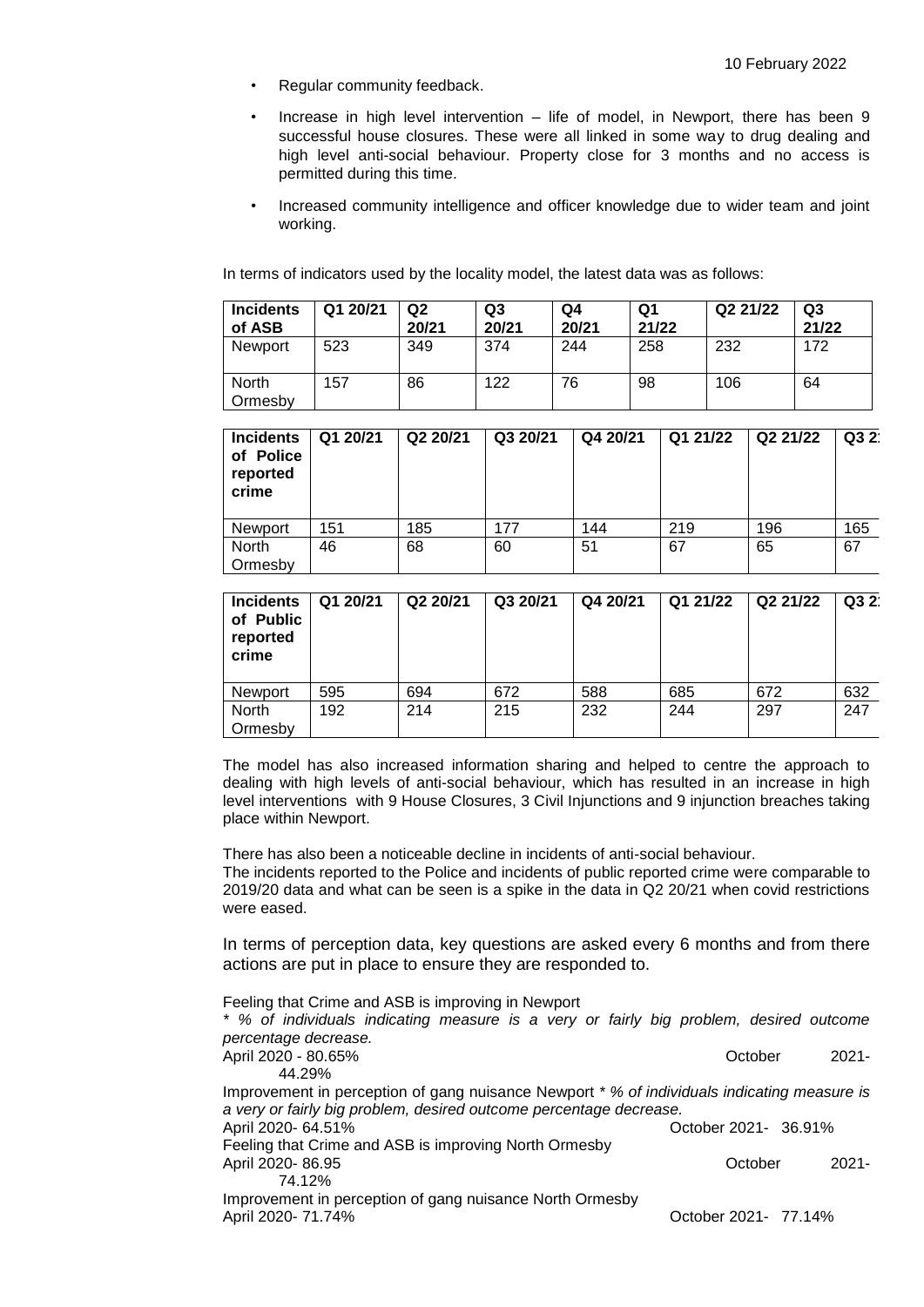#### 10 February 2022

Whilst the figures were promising, the officer advised there was always room for improvement. Perception survey in both localities were completed in September 2020 a further survey linked to indicators was completed in March 2021 and again in October 2021. The survey was open to everyone who lives in in the pilot areas and covid significantly affected the way the survey way carried out. At the last survey, there were around 200 respondent's (approx. 2% of the ward) , and therefore whilst its pleasing , there was further work to be done to capture perceptions. The Manager advised that in the next round of surveys, they would be taken to community events to try and capture more views.

- Perceptions of feeling safe during the day in **Newport** have risen from 31.18% of respondents feeling very safe or fairly safe in September 2020 to 35.49% in March 2021 to 68.65% in October 2021.
- Perceptions of feeling safe during the day in **North Ormesby** have risen from 32.61% of respondents feeling very safe or fairly safe in September 2020 to 51.51% in March 2021 to 77.14% in October 2021.
- Perceptions of feeling safe after dark in **Newport** have risen from 9.68% of respondents feeling very or fairly safe on an evening in September 2020 to 12.90% in March 2021 to 48.98%.
- Perceptions of feeling safe after dark within **North Ormesby** have risen from 13.04% of respondents feeling very or fairly safe on an evening in September 2020 to 21.21% in March 2021 to 31.42%.

The Manager further outlined that they had been successful in funding from safer streets , which was used to increase CCTV in the ward, which has added to further levels of safety amongst residents. Further funding through VWAG (Safer Streets 3) has also been secured and this along with Street Warden visibility adds to increasing perceptions, along with other resources within the area.

The Panel acknowledged the success of the two pilots, but queried whether locality working would be rolled out into other areas of the town. In response, the Director of Environment and community services advised that once the two year pilot has completed, an evaluation would be carried out and from there, other areas would be explored for locality working to go forward. This would explore timescales for rolling out in further areas, however locality working would not be stopping in Newport nor North Ormesby.

At present, in areas where there are high levels of anti-social behavior, the council and partners are working with residents to put in place other preventative measures.

Additional officers in attendance provided their account of the success of the scheme:

## **Councillor Cooke- Ward councilor**

"locality working is the best thing that was introduced. People faith has increased and have started to report things, however no one believed in the council to report these (which is why the reporting has gone up), however now issues get resolved and we have an all whole system approach e.g if an alley is trashed, we look at why ,and how this can be prevented from happening again- this is a success".

"locality working was needed in Newport and from the perceptions surveys, it shows that the model works".

## **Kim May- streets ahead**

" Streets ahead has been here since 2006, we are a community and charity organisation and we provide a one stop shop and we were at one point the only one. The difference that locality working has made to the area has been amazing. You used to have to go round the houses to find an officer to report a problem, but we now go to Adam and his team and we know that things will be sorted. Residents feel safer and I am really pleased that locality is continuing as without it we would be lost and we are working smarter"

## **Detective Steve Pattison, Cleveland Police**

**"** Locality working does work, and by talking to each other, we get results through partnership working and breaking down barriers which were once there. The statistics show that when you start making an impression in an area, crime reporting may increase, because public perception has increased with the services that are being delivered and you get more intelligence".

"The police work closely with the local authority , for example, there are officers currently working alongside trading standards and officers have helped the local authority do untaxed vehicles ".